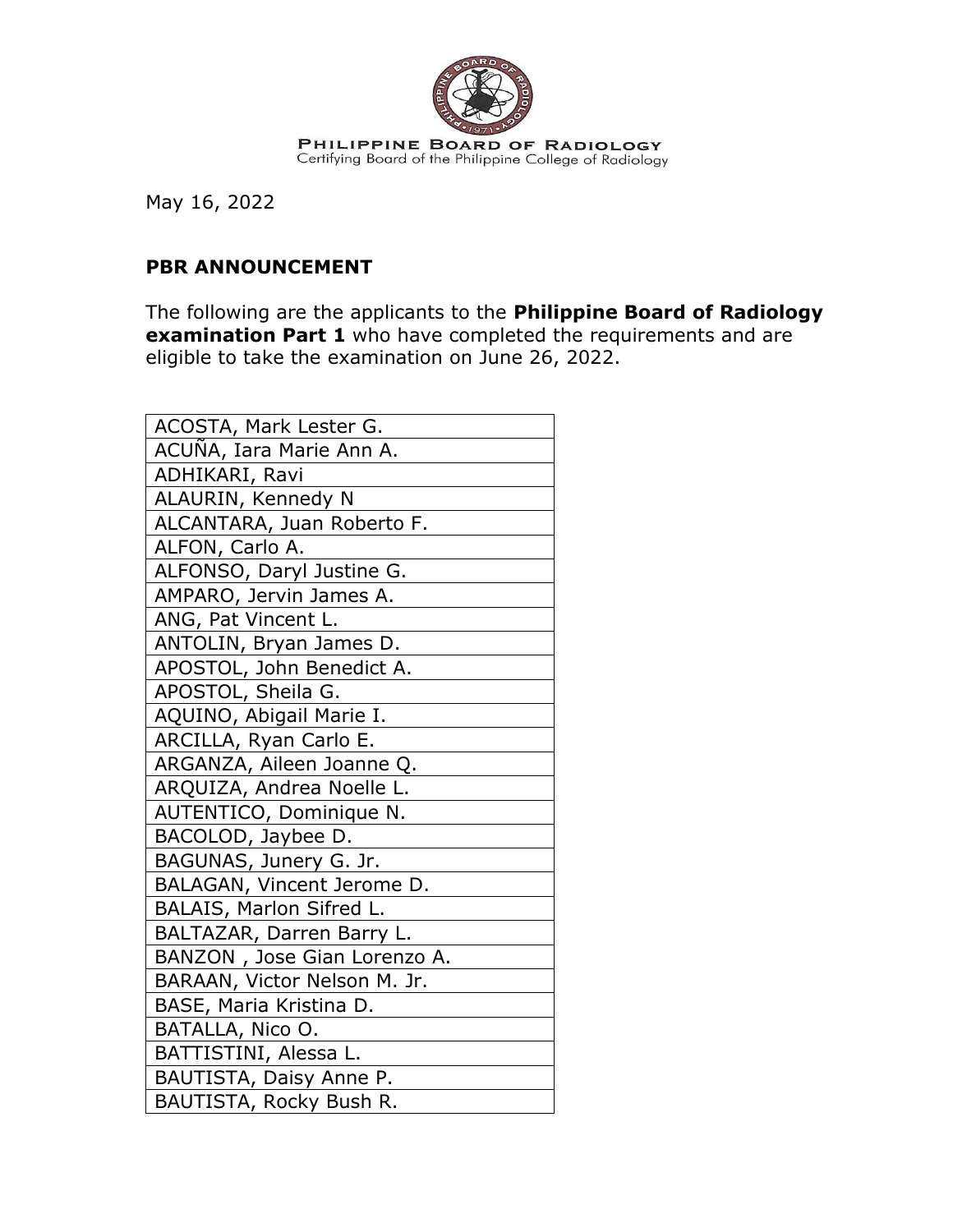

| BERANO, Judd Elixir L.          |
|---------------------------------|
| BERNABE, Vic Emile D.           |
| BRINGAS, Rowsel Arsenne B.      |
| CAHANAP, Mary Katrina V.        |
| CALAYAN, Shieldon Oliver C.     |
| CALISE, Danemar Kristine U.     |
| CAÑETE, Taciano D. III          |
| CANLAS, Rugiero Miguel A.       |
| CARLOS, Nicole Kristine B.      |
| CASTILLO, Paolo Eugenio B.      |
| CATEDRAL, Frances Grace T.      |
| CATIBOG, Gladys April B.        |
| CAYETANO, Clarisse Dianne B.    |
| CENTILLO, John Bernard P.       |
| CHAN, Suzanne D.                |
| CHANG, Peterson P.              |
| CHITO, Lord Randall T.          |
| CHUA, Jerrich Enhan B.          |
| CORONACION, Ynigo Daniel P.     |
| CORTES, Jaclyn Arianne R.       |
| CUARESMA, Dan Jason P.          |
| DAQUIOAG, Jackson V.            |
| DAYOHA, Ma. Josephine A.        |
| DE CASTRO, Victor L. III        |
| DE MOURA PORTUGAL, Alexandre Y. |
| DE VERA, Don Peppard R.         |
| DEGAMO, Ernest Ray L.           |
| DERIADA, Leo Albert V.          |
| DERIGE, Clarence Martha C.      |
| DIAZ, Sheela Mae C.             |
| DIMARUCOT, John Patrick M.      |
| DIÑO, Carlos L. Jr.             |
| DUJALI, Peter Paul Jose R.      |
| ECHALUSE, Von M.                |
| ESBERTO, Michelle A.            |
| ESCALANTE, Kenneth Nomer E.     |
| FELICIANO, John Emmanuel S.     |
| FERNANDEZ, Mary Loraine B.      |
| FERNANDEZ, Zoe Caitlin Z.       |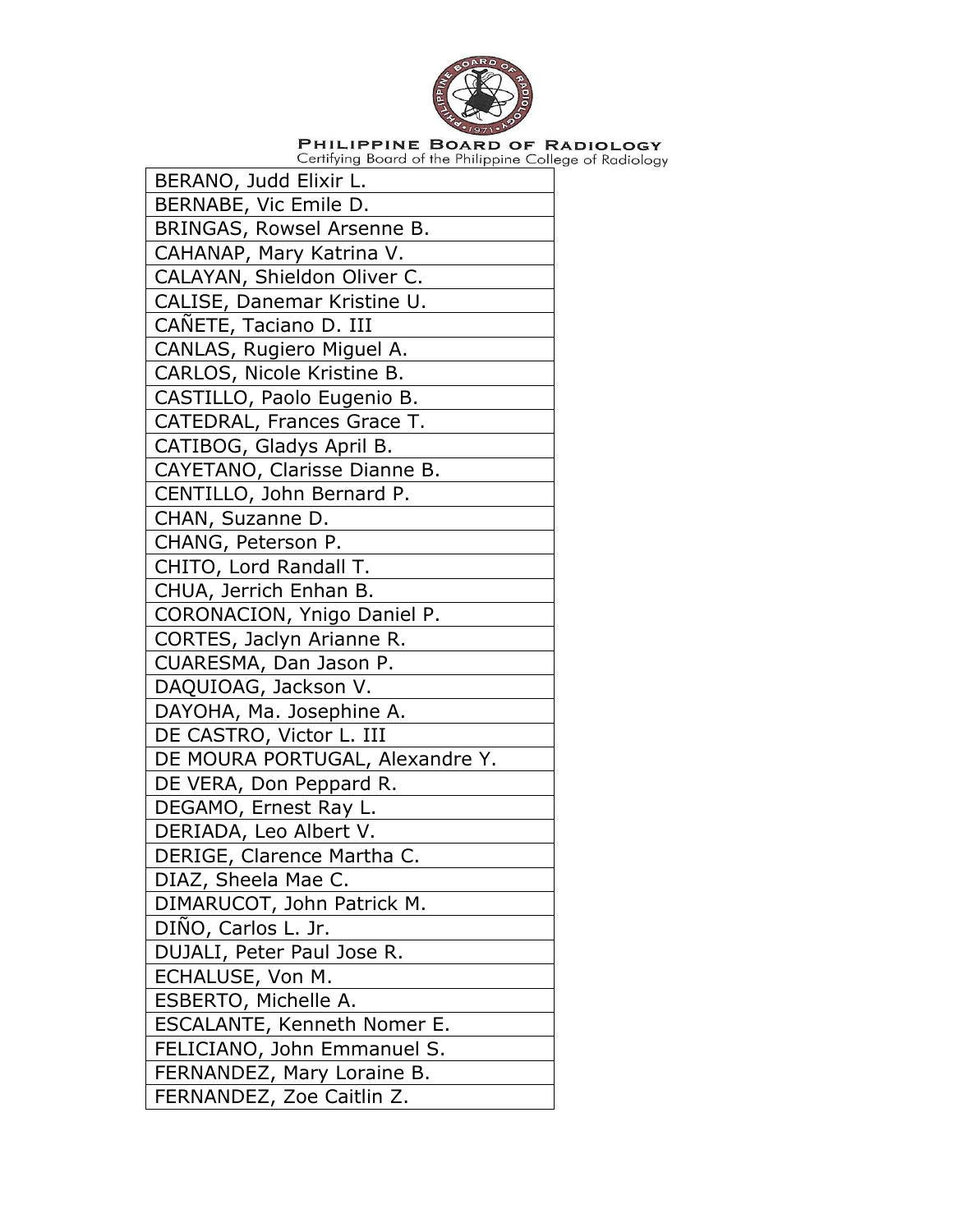

| FRANCO, Kelvin D.                 |
|-----------------------------------|
| GALES, Jackie Joy S.              |
| GARCIA, Jean Michelle L.          |
| GARCIA-TANAEL, Marvic Sharmane R. |
| GENERALAO, Hazel Mae A.           |
| GENZOLA-ABONADO, Florenor B.      |
| GERSAN, Jay Mineth D.             |
| GO, Ray Leonard L.                |
| GOMEZ, Mica Ela T.                |
| GONZALEZ, Joseph Christian L.     |
| HABANA, Jose Antonio E.           |
| HIDALGO, Melody Mae C.            |
| HOCSON, Andrei I.                 |
| IGAMA, Enrico Raphael R.          |
| JACA, Jan Michael R.              |
| JARDELEZA, Melecio Gil B.         |
| JIMENEZ, Paul B.                  |
| JOSUE, Ivan D.                    |
| JOYO, Loraine Aiza L.             |
| KALAW, Maria Nerissa F.           |
| KING, Jelica Diane V.             |
| KO, Kingsley Webb B.              |
| LABASTIDA, Kenneth V.             |
| LABBAY, Allyana Rose J.           |
| LACANILAO, Paulo B.               |
| LALU, Kristian Aristotle D.       |
| LAPADA, Karen C.                  |
| LAPADA, Ron Kristofer P.          |
| LAXAMANA, Michael M.              |
| LIM, Louise Andrea C.             |
| LUSTICA, Eldridge Lyndon T.       |
| MACAHILAS, Carlos Paolo L.        |
| MACOSE, Kristine Cynthia D.       |
| MAGAOAY, Ishmael J.               |
| MAGSUCI, John Bosco D.            |
| MAICO, Neal A.                    |
| MAISO, Ma. Hazel M.               |
| MALELANG-CUDEN, Ellaine Joyce V.  |
| MALTO, Josine C.                  |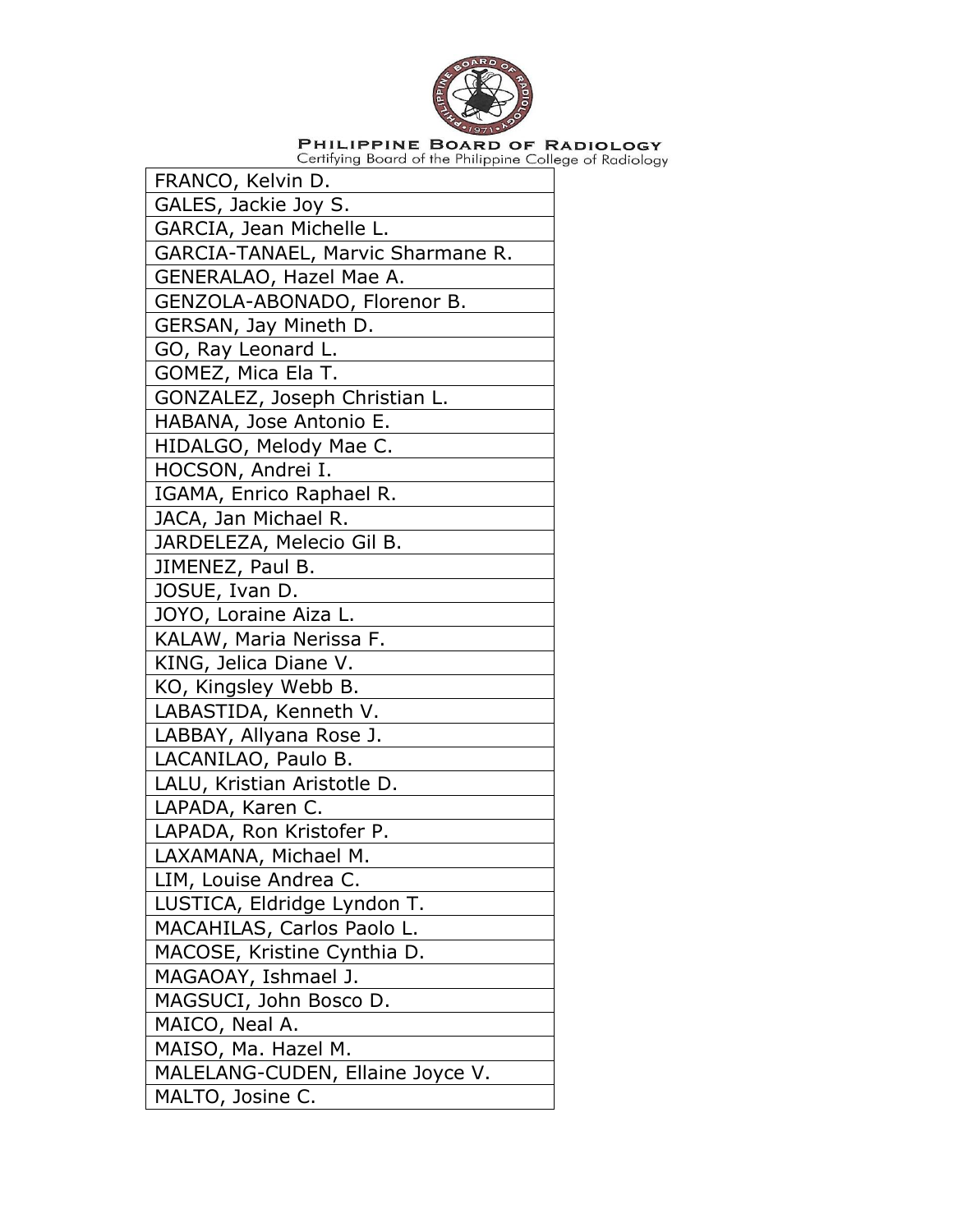

| MANAGUELOD, Joshua Immanuel C.   |
|----------------------------------|
| MANALO, Micah Earl M.            |
| MANGABA, Lendyll A.              |
| MANGUBAT, Katrina Gracia B.      |
| MANUEL, Marie Celine D           |
| MARASIGAN, Josiah J.             |
| MARTIN, John Ernest C.           |
| MARZAN, Ann Marie Lizette M      |
| MEDINA, Josefina Marie P.        |
| MENDOZA, Aynne Vincent B.        |
| MENDOZA, Jose Maria M.           |
| MENIANO, John Lery T.            |
| MERIN, Limbert P.                |
| MONTES, Daniel O.                |
| MOSCOSO, Raymond A.              |
| NAGASHIMA, Kana                  |
| NAGTALON, David P.               |
| NAMAY, Jonathan David B.         |
| NOYA, Raoh M.                    |
| OANES, Francis Raphael D.        |
| OCAMPO, Jayson Francis Xavier Y. |
| OIGA, Rachelle D.                |
| OLANKA, Nicanor T. Jr.           |
| ONG, Marlon K.                   |
| OPEÑA, Andrew Justin Ramon M.    |
| ORDINARIO, Katherine G.          |
| ORITO, Ev Krisel E.              |
| OZAETA, Ramon Angelo P.          |
| PACATANG, Jenelle T.             |
| PACURSA, Keeshia Mae B.          |
| PADILLO, Nicholette Michelle Y.  |
| PAGATPATAN, Charisse Aura L.     |
| PAULINO, Jose Conrado T.         |
| PEROCHO, Krystel Marie T.        |
| PUA, Patricia Jarmin L.          |
| QUIMSON, Ellalyn R.              |
| RADA, Christiane Yves Lloyd E.   |
| RAGUDOS, Stephanie Pink          |
| RAMA, Alexandra L.               |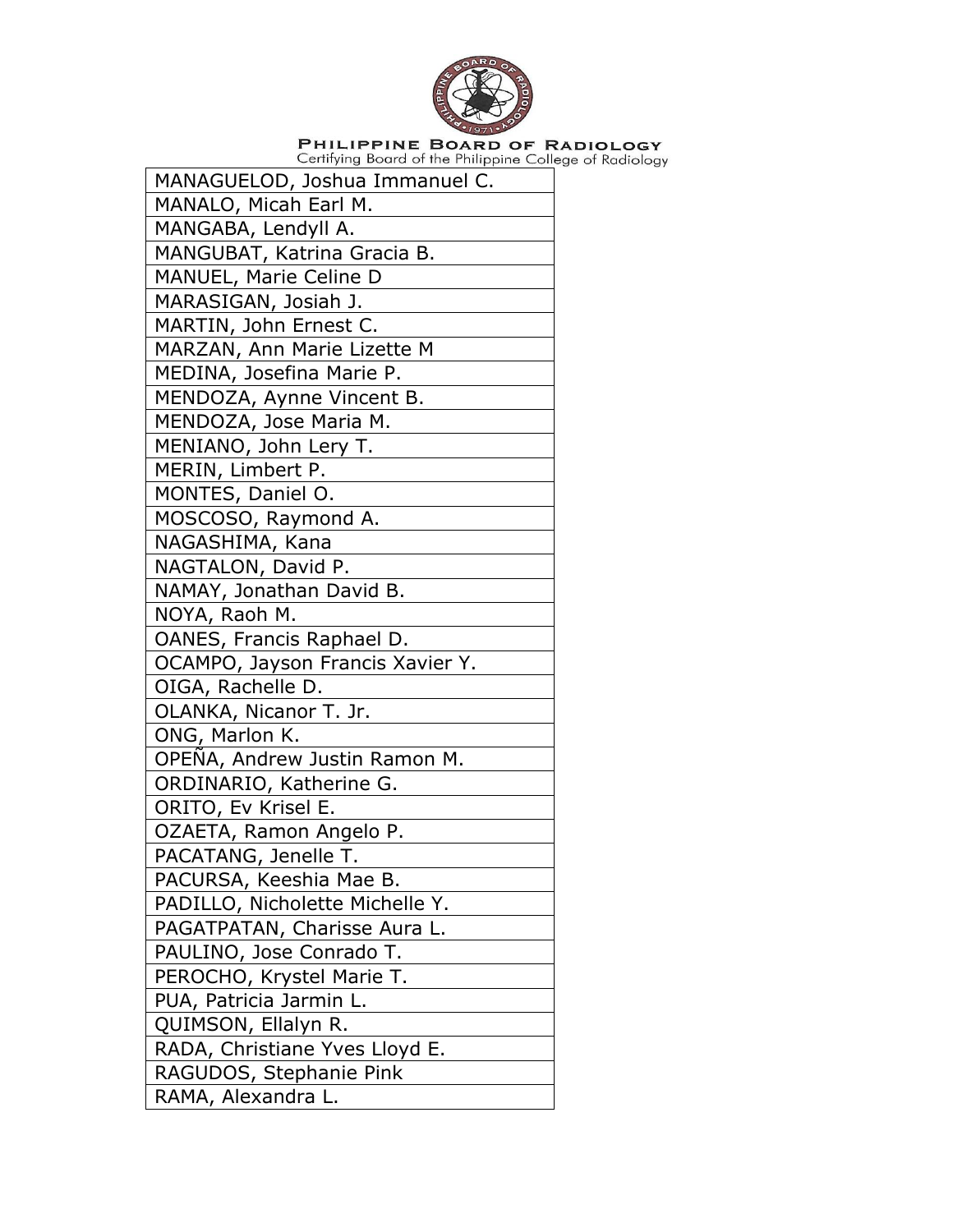

| RAMOS, Karlo Gabriel E.            |
|------------------------------------|
| RAMOS, Razilee F.                  |
| RAMOS, Rona Mae R.                 |
| REMOLANO, Chris Anthony F.         |
| REPOLONA, Paul Anthony S.          |
| REYES, Kenneth D.                  |
| REYES, Roman Aldo D.               |
| RODRIGO, Carlo Miguel M.           |
| RODRIGUEZ, Benjamin Francis P. Jr. |
| RODRIGUEZ, Eunice Joy L            |
| SALAZAR, Ralph Lawrence R.         |
| SANCHEZ, Matthew D.                |
| SANCHO, Stephen Ernest P.          |
| SANQUI, Cesar Gerriko D.           |
| SANTE, Harold P.                   |
| SERAFICA, Francistoni G.           |
| SHRESTHA, Manish                   |
| SIBULO, Jose Paolo D.              |
| SOSTINTO, Lomel S.                 |
| SOTALBO, Hammer Joseph R.          |
| SUAREZ, Leonard Joseph A.          |
| SUBELDIA, Kristine Mae F.          |
| SUSUSCO, Mikkelo C.                |
| SY-SANTOS, Sarah Francesca R.      |
| TAGRA, Elmer C. II                 |
| TAN, Jan Lester T.                 |
| TAN, Jolene Hannah C.              |
| TAN, Kate Michal DL.               |
| TAN, Paul Cuapoco T.               |
| TEVES, Serafin Gino B.             |
| TORNILLA, Michele Manuele M.       |
| TORRES, Ira Gideon M.              |
| TORRES, Patrick John T.            |
| TORRES, Rowell C.                  |
| TRINIDAD, Camile Anne D.           |
| URTULA, Inigo Miguel C.            |
| USMAN, Christine Jeunesse R.       |
| UY, Ryan Clifford S.               |
| VALLE, Emmanuel E.                 |